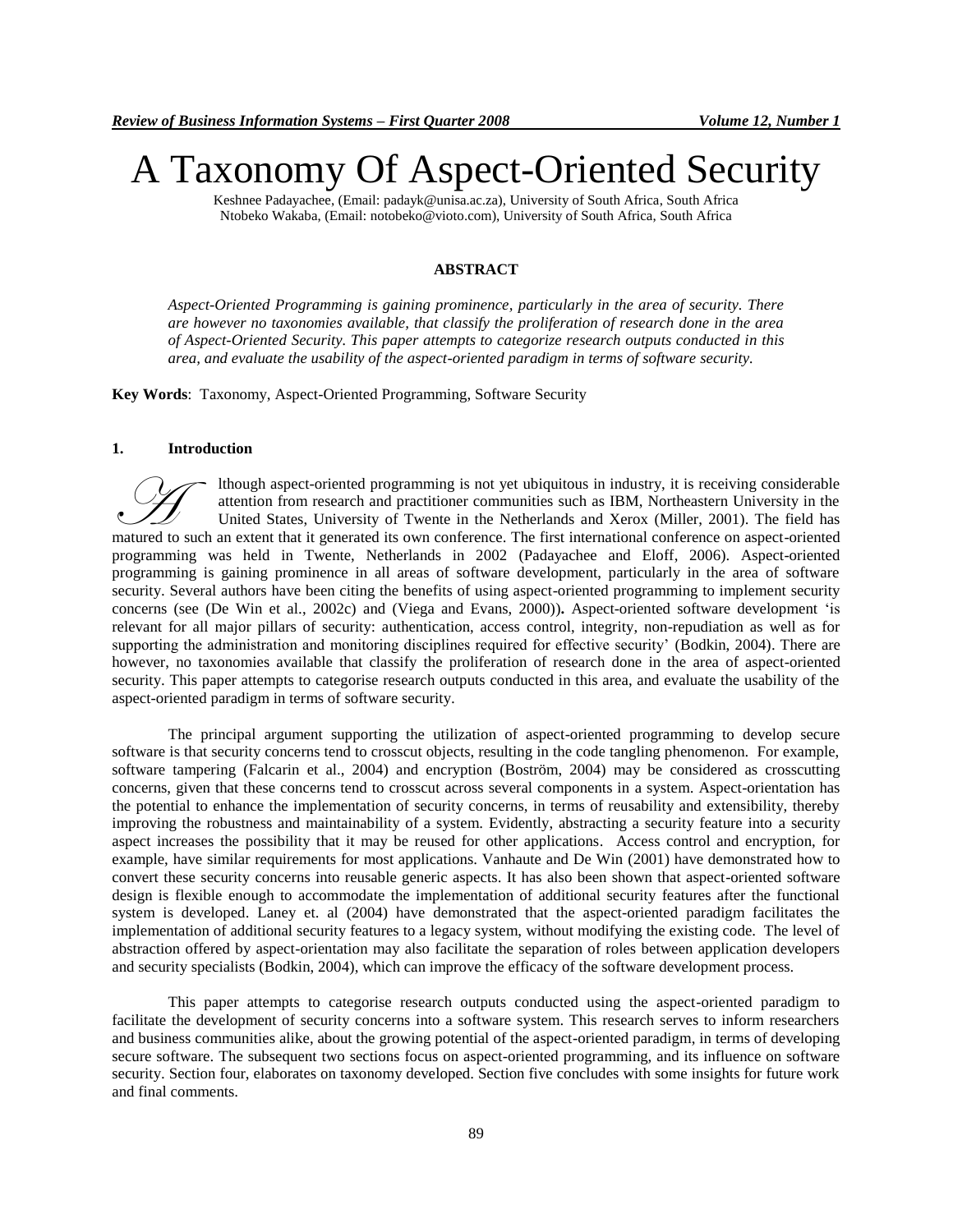## **2. Background On Aspect Programming**

The object-orientated paradigm was found to be inadequate in terms of design and implementation of crosscutting concerns, as there is no elegant way of modularising these crosscutting concerns. Aspect-oriented programming provides explicit language support for modularising design decisions that cross-cut a functionallydecomposed program (Walker et al., 1999), allowing the developer to maintain the code (crosscutting functionality) in a modularised form. It is important to note that aspect-orientation maintains all the benefits of the object-oriented paradigm and should be viewed as extension rather than a replacement of object-oriented technologies.

An aspect-oriented system consists of two concepts: components and aspects. The components form the atomic and loosely coupled concerns of the system, and the aspects implement additional crosscutting functionality of the system. According to Kiczales et al. (2001), aspects consist of the following constructs:

- *joinpoints* or *pointcut designators*: these are definitions of interception points in the system where the aspect could possibly take action.
- *advice*: an advice defines the functionality to be executed before, during, or after a defined joinpoint, or even possibly instead of the defined joinpoint.

An aspect weaver is then used to combine both component and aspect programs into a final program.

According to Elrad et al. (2001), the advantages gained by using aspect-oriented programming are as follows:

- Increased modularity: the separation of cross-cutting concerns and their capture in a single class.
- Less code needs to be written: applications may be developed faster.
- Easier maintenance: code is no longer scattered throughout an application but localized.
- Easier code reuse: since cross-cutting concerns are localized, they may be easily reused.
- Easier understanding, while maintaining optimisation: the code is no longer tangled, thereby allowing easier comprehension.
- More flexibility: with aspects, there are more ways to code the same concern.
- Reduced inheritance anomalies: the use of aspects allows a simpler class hierarchy.

In addition to the benefits of reduced complexity and improved maintainability of software, programmers may be better able to understand an aspect-oriented program when the effect of aspect code has a well defined scope The presence of aspect code may also alter the strategies programmers use to address tasks perceived to be associated with aspect code (Walker et al., 1999).

Despite the benefits offered by aspect-orientation, there are some drawbacks. Alexander & Bieman (2002) maintain that as a result of the weaving process, the isolation of faults will be difficult, as faults may reside in the source code, the aspect, or the woven code. Another challenge, as noted by Chen (2004) is that of understandability – a many-to-many relationship may exist between aspects and the primary abstractions they integrate with, thus potentially requiring understanding of many other aspects to understand only one. A complication may arise when a collection of aspects to be woven are written by several different programmers. Each programmer must have the knowledge of the set of primary abstractions that their aspects can be woven with hence each programmer must know about the other aspects that they make use of, either by direct composition or indirectly as a result of weaving. All of these activities will pose more cognitive burden on the aspect developer (Chen, 2004).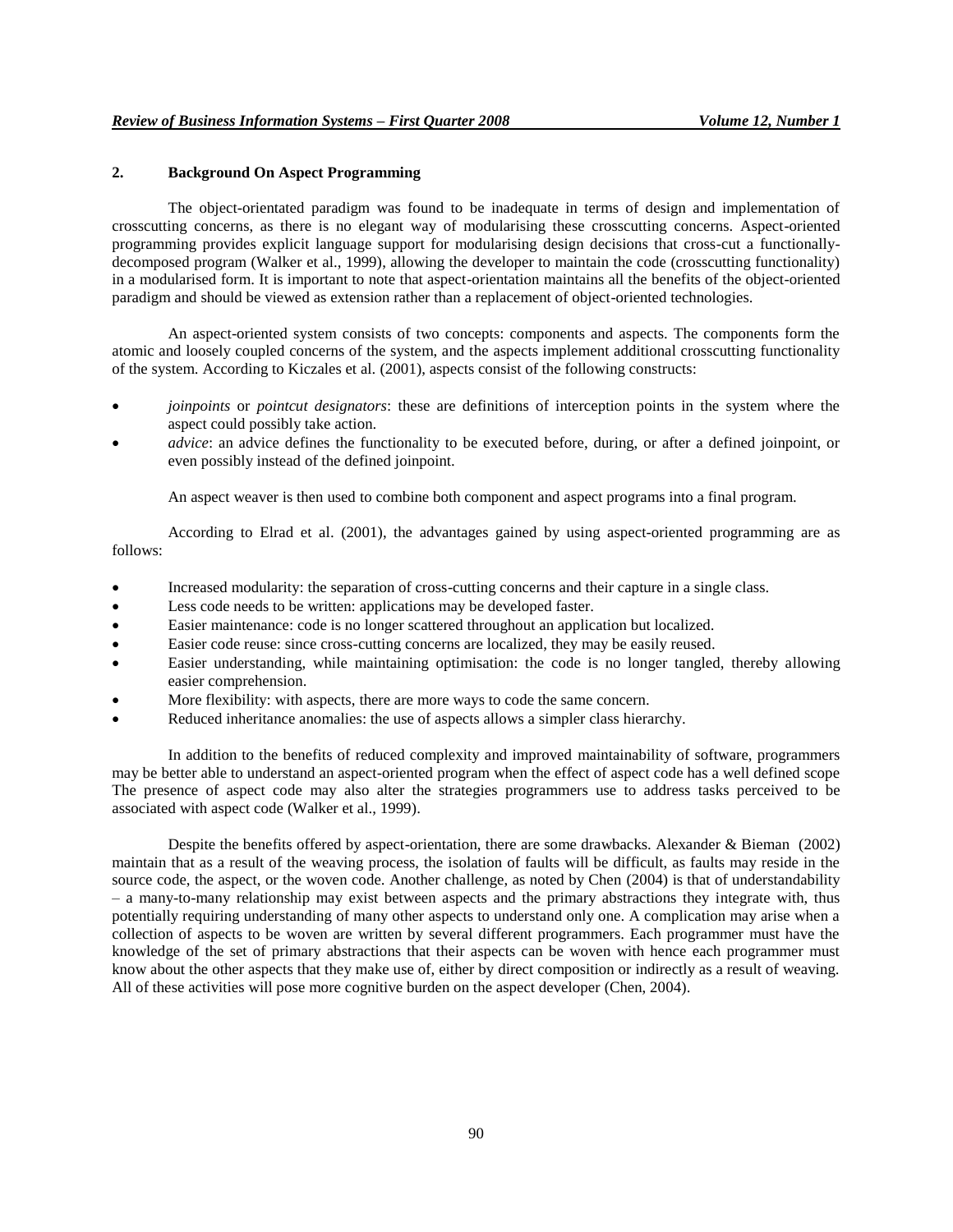# **3. Establishing Categories In Aspect-Oriented Security Research**

There has been a proliferation of research articles within aspect-oriented security within recent years. The evidence of an intrinsic relationship between aspect-orientation and the development of secure software is so substantial that De Win et al. (2003) have attempted to generalize these specific security-related concerns into a framework. While Georg et al. (2002) have proposed a technique to model and integrate security concerns into designs using the aspect-oriented paradigm by regarding security aspects as design patterns. The subsequent discussion, explores the relevancy of aspect-oriented technology in terms of some of the fundamental security concerns such as access control and authentication, cryptographic controls, data protection and information flow controls.

# **3.1 Access Control And Authentication**

Access control is a fundamental part of computer security where every requested access must be governed by an access policy stating who is allowed access to what; the request must then be mediated by an access policy enforcement agent (Pfleeger and Pfleeger, 2003). The seminal work in this area was conducted by De Win et. al (2002b) where they have actually generalized the aspects they developed for access control, to promote the reusability of these aspects. Slowikowski and Zieliński (2003) considered how aspect-oriented security could enhance container-managed security. They have also demonstrated how identification, authentication, and access control may be applied to components without modifying the components. They concluded that aspect-oriented security required no modification of the application's sources to introduce security and that the procedure is highly flexible and extensible. The significance here is that if access policies are unknown or vague, the access control features may be implemented after the development of other requirements, or when these policies have been clearly defined. Further, the abstraction of access control policies makes the management and development much easier, as security experts may be allocated specifically to the development of these features. Recently Ramachandran et al. (2006) also addressed authentication and authorization within the aspect-oriented paradigm, but they provided a more generic approach. Where explicit naming is forfeited in favor of more generic pointcut designators, the aspectoriented paradigm allows a more generic implementation of the access control through the use of wildcards. Using wildcards eliminate the need for explicit naming (Kiczales et al., 2000).

The aspect-orientated paradigm's versatility in terms of access control measures has been further validated by studies conducted within differing approaches to access control. The paradigm has been leveraged to implement discretionary access control (see (De Win et al., 2002a) ), role-based access control (see (Pavlich-Mariscal et al., 2005a)) and mandatory access control (see (Ramachandran et al., 2006) ).

# **3.2 Cryptographic Controls**

Cryptographic controls such as encryption help to protect the confidentiality, authenticity, and integrity of information (Fiedler, 2002). In an experiment conducted by Boström (2004), it was found that database encryption can be added after the initial system was already built using aspect-oriented programming; This case study showed that using aspect-oriented programming resulted in better modularity, database independence, and less code, but there are instances where the logic developers cannot be totally alienated from the process of encryption because sometimes developing the functionality is dependent on the encryption process.

# **3.3 Information Flow Controls**

These are methods of regulating the dissemination of information among objects throughout the system (Denning and Denning, 1977). There have been several studies on access control, encryption, and security-related bugs within the aspect-oriented paradigm, but only one related work on information flow control within the aspectoriented paradigm by Kawachi and Masuhara (2004). As this study is specifically on sanitizing, the authors do not address security classifications and their dataflow definition "only deals with direct information flow". This article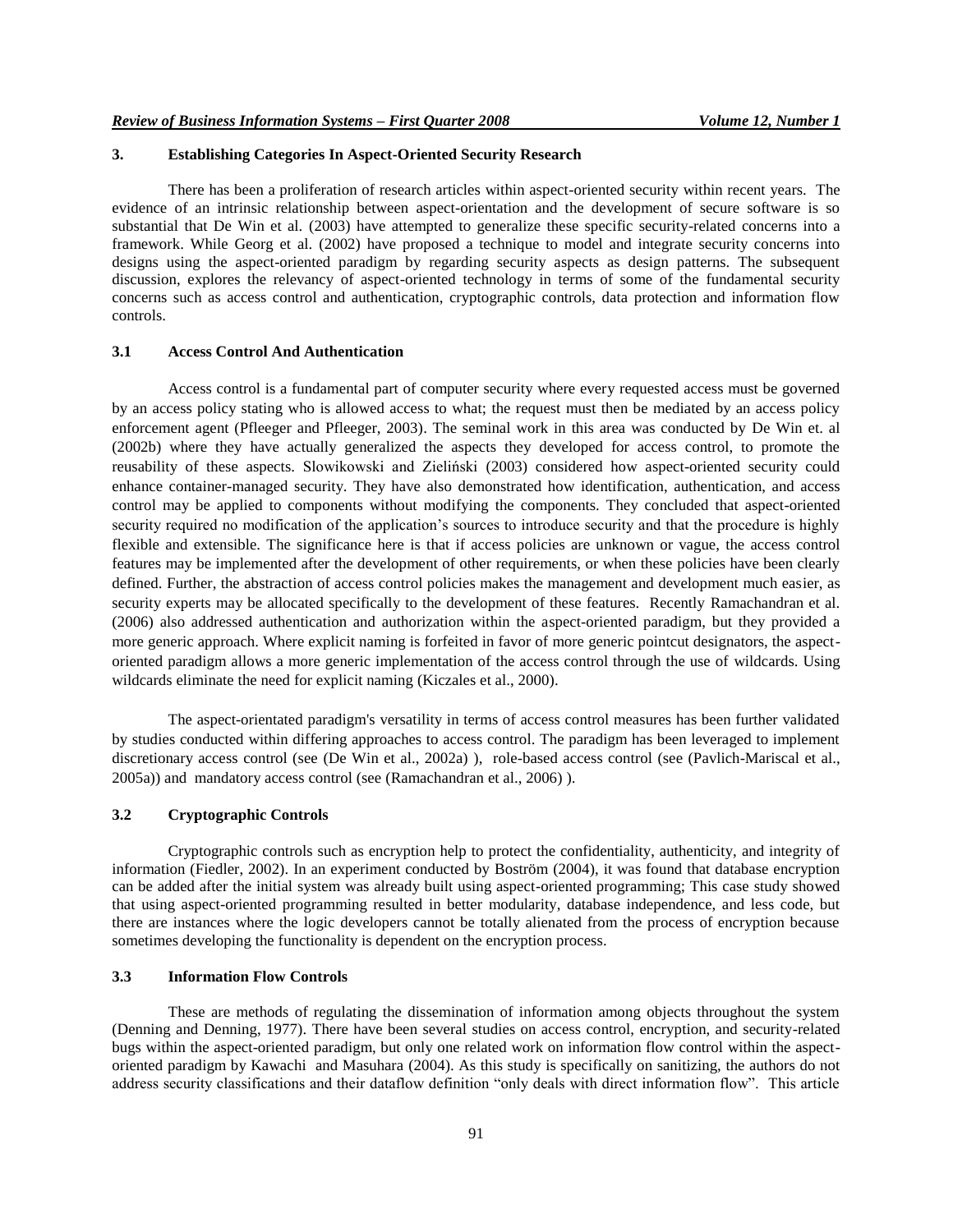shows potential for the aspect-oriented programming language to be extended for security purposes by identifying new constructs to specify pointcut designators. As the aspect-oriented language is still evolving, these types of security enhancements could be incorporated in future releases to further promote its relevance to security.

#### **3.4 Protection From Invasive Software**

The ACM classification system limits this category to viruses, worms, and Trojan horses. The taxonomy devised here extended this category to imply any malicious modification to software as well. Palmer (2002) considered dynamic aspect-oriented programming in an untrusted environment, where underlying components may be damaged by potentially hostile aspects. This research does not use the aspect-oriented paradigm to verify whether an aspect is hostile or not. Aspect-oriented programming has however, been used to implement software tampering detection mechanisms in applications running on untrusted hosts (Falcarin et al., 2004). Here, an aspect-oriented program was used to realize self-checking. Self-checking is a process where a program checks itself to verify that it has not been modified. In terms of evolving verification techniques, as security threats change, using the separation of concerns principles makes it easier to 'swap in and out and evaluate alternative treatment options' (Houmb et al., 2004).

# **3.5 Security Kernels**

A security kernel is responsible for enforcing the security mechanisms of the entire operating system (Pfleeger and Pfleeger, 2003). Engel and Freisleben (2005) developed a tool for deploying dynamic aspects in the kernel space of an operating system which included enhancing security features within the operating system level. Due to rapid adaptation of security kernels caused by dynamically changing requirements, internal conditions, and crosscutting functionality, Engel and Freisleben (2005) established that dynamic aspect-oriented programming is highly suitable for this type of enforcement. Additionally, the performance impact of using aspect-orientation was negligible in most instances.

#### **3.6. Verification**

Typically, a security specialist wants to be certain that a given program computes a particular result, computes it correctly, and does nothing more. Validation is a more general term; It includes verification and less rigorous methods (Pfleeger and Pfleeger, 2003). Grundy and Ding (2002) have developed "validation agents" that use aspect characterizations to verify that software components meet constraints in actual deployment situations. These test both functional and non-functional components, such authentication and encryption. Kumar et al. (2001) developed a framework that uses the aspect-oriented programming paradigm to verify that the commercial-off-theshelf components are developed as per security contract. Validating a component's performance, resource usage,  $\Box$ transaction support, security, data persistency, and distribution, are issues that crosscut a system's components hence the aspect-oriented paradigm is appropriate for these purposes. Furthermore, as verification procedures tend to be similar in most applications, using the aspect-oriented paradigm facilitates the reusability of these validation measures (Grundy and Ding, 2002) via abstraction.

## **3.7 Security Software Engineering**

This category represents the papers that had a strong theme of security software engineering practices and techniques. Security concerns must inform every phase of software development, from the requirements to the design, implementation, and deployment (Devanbu and Stubblebine, 2000). The contributions here are related to the engineering of secure and trustworthy software systems. There is often a confusion between security software and software security; The former entails a set of add-on features such as cryptography, while latter is an "emergent property" of a complete system (Mcgraw, 2002) Software security involves designing, analyzing, and coding for security, over the whole life cycle. The flexibility of the aspect-oriented paradigm allows these concerns to be dealt with in a more systematic way via abstraction. Hence the programming complexity is largely reduced.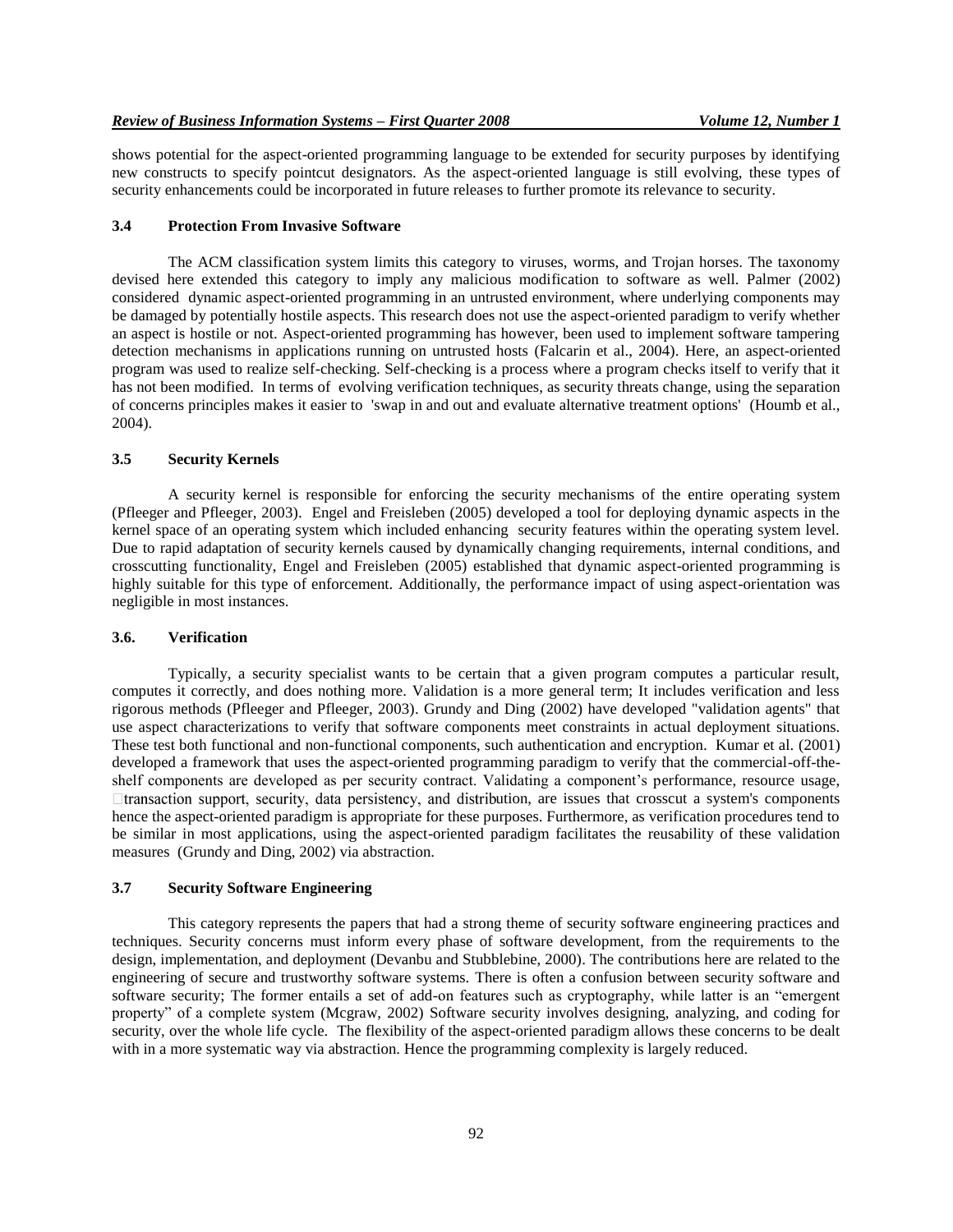During systems development, it is probable that security requirements may not be clearly defined, or may change during system development, and quite possibly after the system is built. The extensibility of the aspectoriented paradigm allows these concerns to be implemented after other requirements have been developed. Further, if a security concern had to be maintained due to the discovery of new security threats in the environment, separations of concerns would fundamentally simplify this task. Within other programming paradigms, it would have possibility resulted in several fixes, across several components, thus resulting inconsistencies and regression faults.

In terms of developing code that is secure, both Shah and Hill (2003b), and Viega and Evans (2000) explored security-related bugs. Shah and Hill(2003a) developed *An Aspect-Oriented Security Framework* which focused on avoiding security-related bugs such as buffer overruns, time-of-check-to-time-of-use, format string vulnerabilities, protection of communication channels, event ordering enforcement, and type safety. These types of security concerns are highly pervasive, and the typical penetrate-and-patch approach is highly ineffective. Although Viega and Evans(2000) have not specifically used aspect-oriented tools, their methodology closely parallels the aspect-oriented philosophy.

#### **4. Derivation Of The Taxonomy**

In developing the taxonomy for aspect-oriented security, several existing computing and security related taxonomies were reviewed. Compared to the other taxonomies reviewed, the ACM Computing Classification System has the simplest structure. Section D.4.6 of the ACM Computing Classification System relates to software security and protection in particular. Although taxonomies such as the 'Taxonomy for Information Security' by Meadows (1993) offer much richer classification content than section D.4.6 of the ACM Computing Classification System, it is not appropriate at this stage, as the literature in the area of aspect-oriented security has not matured to such an extent. Other taxonomies reviewed were not specifically related to the area under consideration. For instance, the "Taxonomy of computer program security flaws" by Landwehr et al. (1994) was not suitable as it considers security flaws in operating systems, and they have not categorised the flaws that occur in application programs. As aspect-oriented programming is used to develop secure applications, issues such as access control and other application dependant aspects, are taken into consideration. The ACM Computing Classification System was selected as the most appropriate taxonomy for this purpose. The ACM Computing Classification System (section D.4.6) offers several benefits over the other taxonomies as it has been proven and is in wide use, and allows for future extension of the classification system for richer classification content.

The presentation and techniques used to analyse the taxonomy is based on the work conducted by Hankerson (2003). Hankerson (2003) developed a taxonomy for Aspect-Oriented Programming in general. Initially, themes identified in the aspect-oriented security research (in Section 3) mapped very well to the security section of the ACM Classification System. It however became apparent that an additional section was required to categorise general security related software engineering practices, which encompassed specifying, designing, and implementing secure software with aspect-orientation. This category includes inadvertent security flaws, which impacts the implementation phase and deployment phase. These types of security flaws can be avoided if the principles of security engineering are applied. Additionally, aspect-oriented programming is often seen as means to avoid these kinds of security flaws. These flaws include buffer overruns, Time-of-check-to-time-of-use (TOCTTOU), and Format string vulnerabilities.

Since the number of papers to be collected was potentially large, a database was used to track and categorise all the articles. The database schema used for building the taxonomy is shown in Figure 1 above. As Figure 1 illustrates, there are two tables in the database schema: PUBLICATION and CATEGORY. The PUBLICATION table contains all the publication details of the papers collected. The primary key publication\_id is an automatically generated sequence number. The CATEGORY table contains all the possible categories. The taxonomy on aspect-oriented security does not span multiple dimensions, as the number of articles collected made it feasible for only one level to exist; This level is called the Primary Dimension (Hankerson, 2003).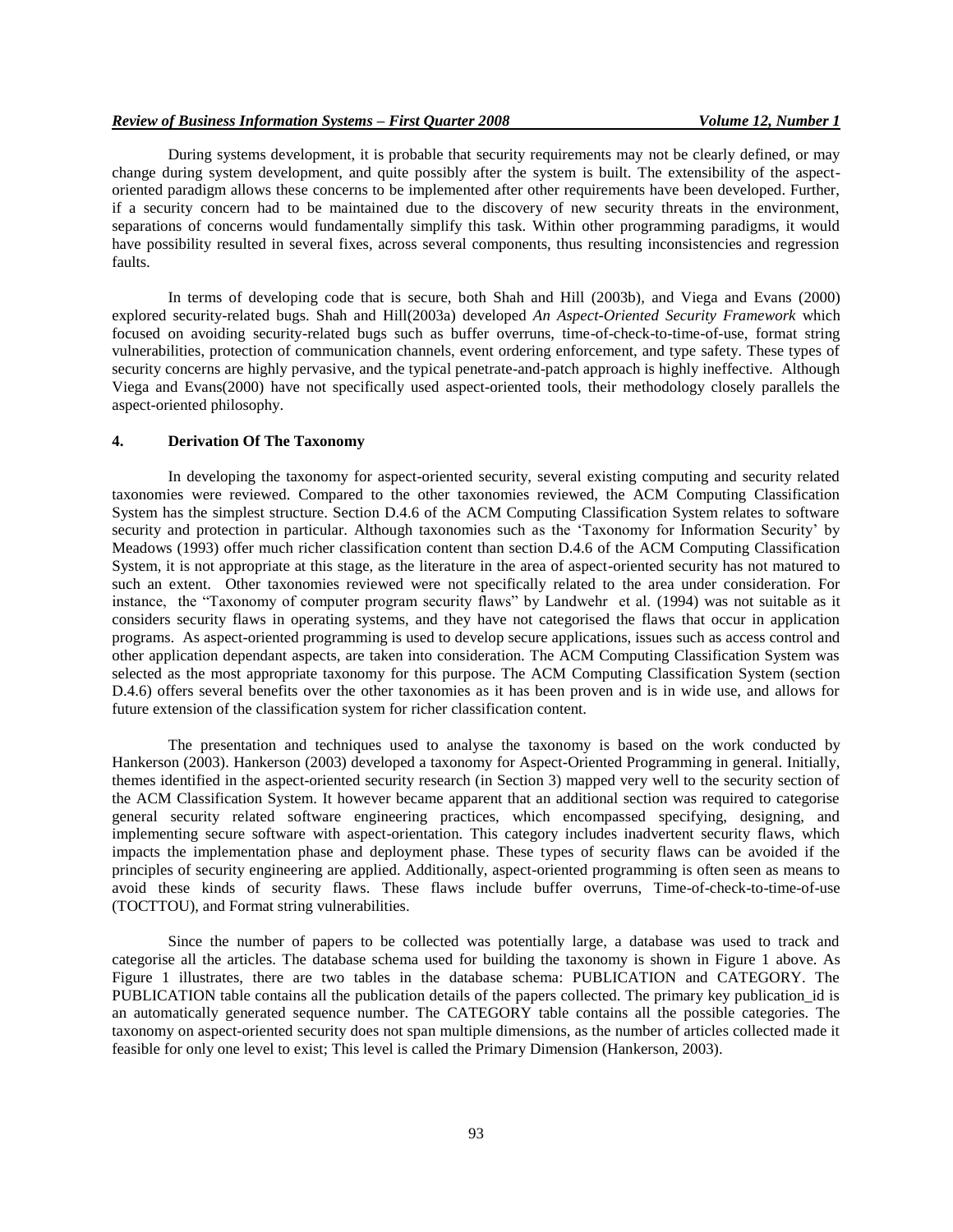

**Figure 1: The taxonomy database schema**

Most of the articles found had very definite themes and it was possible to categorize them into one of the categories listed. Four of the articles collected however, did have at least two very strong themes, which made them each fall into more than one category; this is explained by the total count of the articles in the categories (56) compared to the total count of the articles listed in appendix A (52).The 52 articles (listed in Appendix A) were categorised into the following eight categories:

- (1) Access Controls (5) Invasive software
- (2) Authentication (6) Security kernels
- (3) Cryptographic Controls (7) Verification
- 
- 
- 
- 
- (4) Information flow control (8) Security software engineering

The list represents the primary list of categories, as mentioned earlier. As the research in the field of Aspect-Oriented Security grows, the above list can be refined into further sub-categories (or dimensions) for deeper analysis.



**Figure 2: Primary Dimension totals represented in a graph**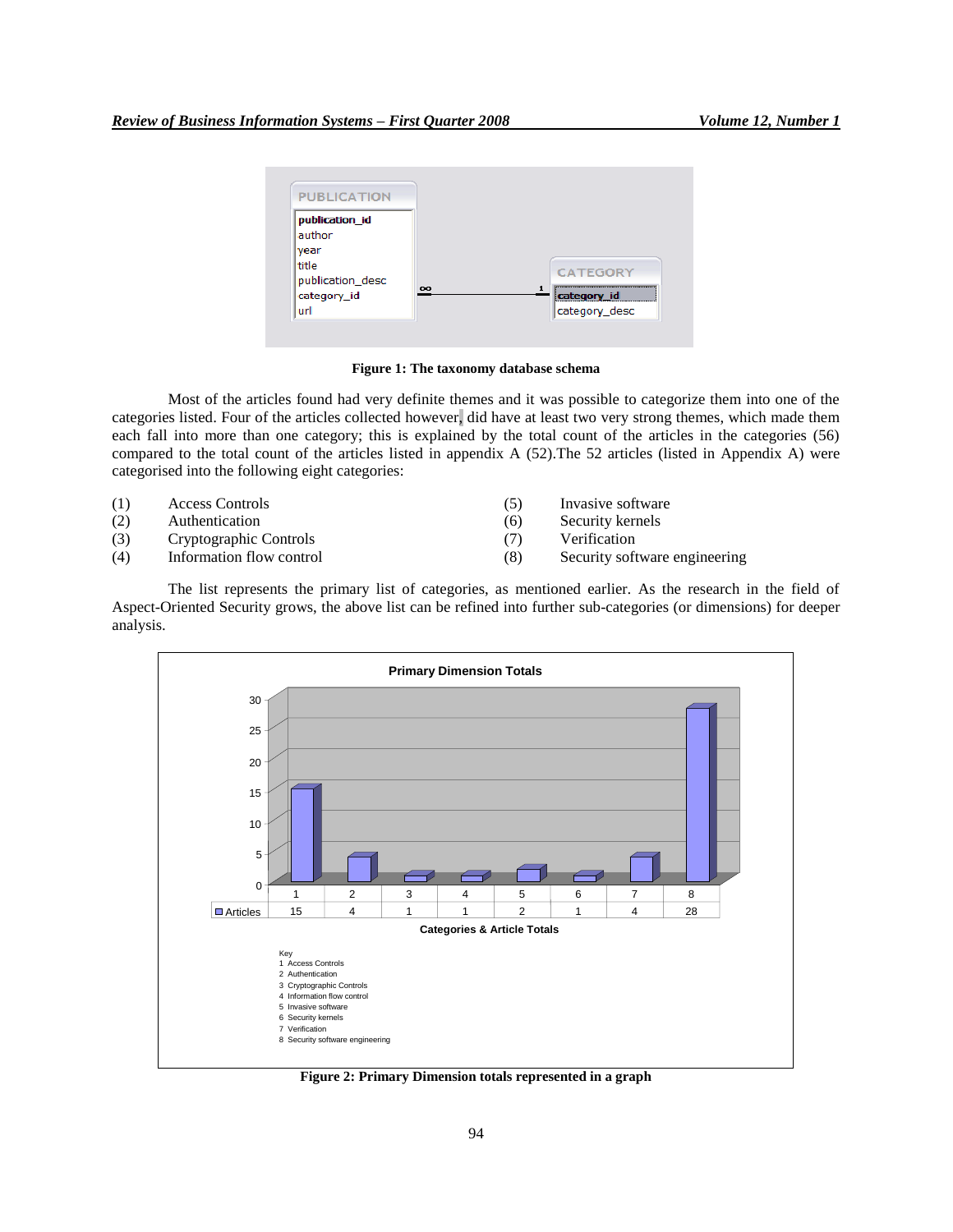## *Review of Business Information Systems – First Quarter 2008 Volume 12, Number 1*

As graph (Figure 2) above indicates, the vast number of articles found had a strong theme of software engineering. As previously stated, it is also important to note that the category of software engineering is absent from the security section of the ACM Computing Classification System. Access Controls and Authentication have the second highest number of articles categorised. Verification and Invasive software follow with 3 and 2 articles respectively. Finally the Security Kernels, Cryptographic Controls, and Information Flow Control categories had one article each.

The following graph (Figure 3) represents the year breakdown of the articles collected. This helps to highlight the activity in the area of research over the years. Figure 3 illustrates graphically the number of articles collected that have been released between 2000 and 2005. A definite trend exists, in that the numbers of articles have been increasing steadily over the years. This is a strong indicator that aspect-orientation is highly relevant to the development of secure systems.



**Figure 3: The number of Aspect-Oriented Security articles per year.**



**Figure 4: Graphical illustration of leading category per year**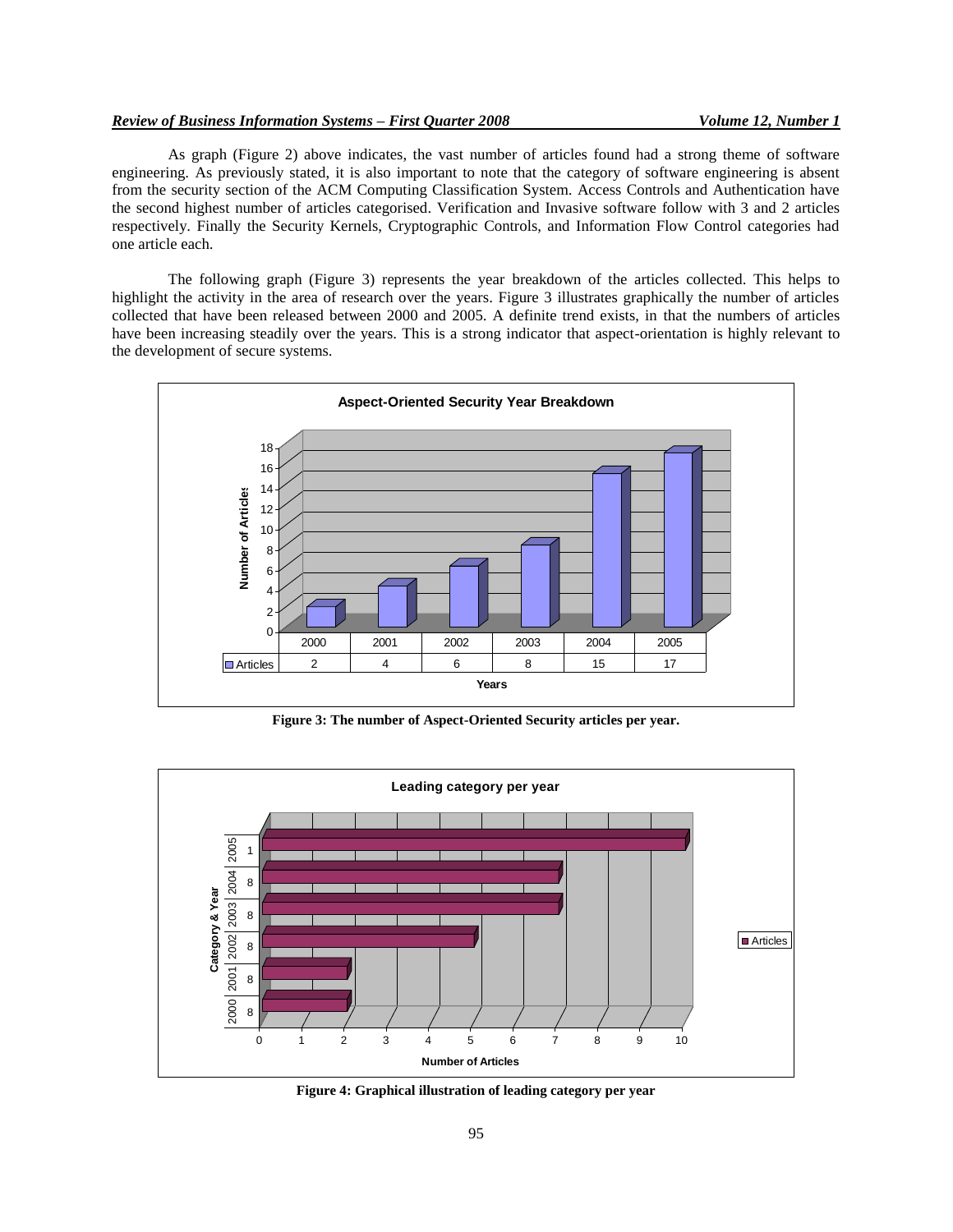## *Review of Business Information Systems – First Quarter 2008 Volume 12, Number 1*

The final graph (Figure 4) concludes the graphical presentation of articles collected with a graph illustrating the leading category of articles per year. Figure 4 shows the leading category of articles per year of Aspect-Oriented Security articles. As depicted in Figure 4, category 8 (Security Software Engineering) dominates with the most articles collected in 2000 to 2004, while the year 2005 is dominated by category 1 (Access Controls). The graph also indicates that over the years, the most articles released were of categories 8 (Security Software Engineering) and 1 (Access Control) – in that order.

# **5. Conclusion**

This research only provided a primary dimension on aspect-oriented security. Future work would naturally evolve into providing a secondary dimension on this area. This research is governed by time factors. It is obvious that since the completion of this work in 2005, more articles have emerged, but it was decided to confine the study to a specific epoch, to avert formulating premature pronouncements. Further, the list presented here is by no means exhaustive. From the research conducted, it is evident that there is a growing trend towards the use of the aspectoriented paradigm with the security context. It was found that, in terms of aspect-oriented security, there was a proliferation of research in security engineering and access controls, while relatively little research was conducted in cryptographic controls, security kernels, and information flow controls. It is evident that aspect-oriented programming is expected to influence the development of secure software in the future. As such, there is a need for more evaluative studies, with respect to the usability issues of aspect-orientation, in terms of secure software development. Additionally, there is a need for research to be conducted, in terms of considering how aspect-oriented security teams work. It is assumed that security teams should be able to work on security issues without consulting the engineers that built the functional system. The notion of aspect-oriented security teams would be observed and reported on as well. Research on discovering new constructs to specify pointcut designators to further facilitate security, merits exploration. Aspect-orientation has been found to be highly complementary in the creation secure software, as security issues tend to crosscut components, coupled with the tendency of security concerns to evolve as new security threats emerge. Hence the flexibility and extensibility of the aspect-orientated paradigm is highly conducive to these types of modifications and extensions.

#### **References**

- 1. ALEXANDER, R. T. AND BIEMAN, J. M. 2002. Challenges with Aspect-oriented Technology. In *ICSE Workshop on Software Quality*, Orlando, Florida, 25 May 2002.
- 2. BODKIN, R. 2004. Enterprise Security Aspects. In AOSD'04 International Conference on Aspect-Oriented Software Development, Lancaster, UK, 22-26 March 2004, 1-12.
- 3. BOSTRÖM, G. 2004. A case study on estimating the software engineering properties of implementing Database Encryption as an aspect. In Proceedings of the 3rd international conference on Aspect-oriented software development, Lancaster, UK, March 2004, 1-6.
- 4. CHEN, L.2004.Aspect-Oriented Programming in Software Engineering. Wake Forest University, Department of Computer Science.
- 5. DE WIN, B., JOOSEN, W. AND PIESSENS, F. 2002a Developing Secure Applications through Aspect-Oriented Programming. In *Aspect-Oriented Software Development*, Aksit, M., Clarke, S., Elrad, T. AND Filman, R. E. (Eds.), Addison-Wesley.
- 6. DE WIN, B., JOOSEN, W. AND PIESSENS, F. 2003. AOSD Security: A Practical Assessment. In Workshop on Software engineering Properties of Languages for Aspect Technologies (SPLAT03), Boston, Massachusetts, 17-21 March 2003, 1-9.
- 7. DE WIN, B., PIESSENS, F. AND JOOSEN, W. 2002b. On the importance of the separation-of-concerns principle in secure software engineering. In Workshop on the Application of Engineering Principles to System Security Design, Boston, Massachusetts, 6-8 November 2002, 1-10.
- 8. DE WIN, B., VANHAUTE, B. AND DE DECKER, B. 2002c.How aspect-oriented programming can help to build secure software. *Informatica,* 26(2)**,** 141-149.
- 9. DENNING, D. E. AND DENNING, P. J. 1977.Certification of Programs for Secure Information Flow. *Communications of the ACM,* 20(7)**,** 504 -513.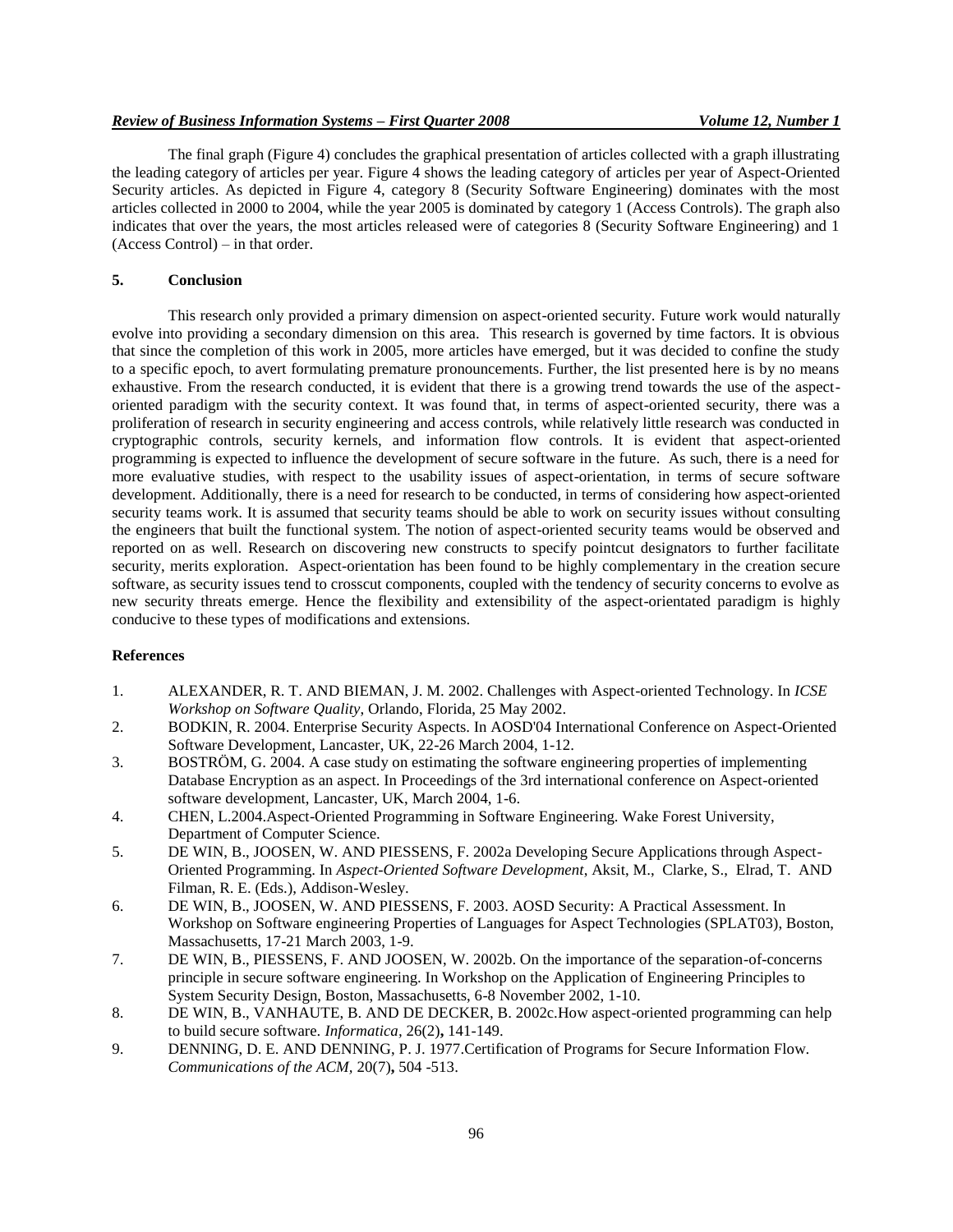- 10. DEVANBU, P. T. AND STUBBLEBINE, S. 2000. Software engineering for security: a roadmap. In Proceedings of the Conference on The Future of Software Engineering, Limerick, Ireland, 4-11 June 2000, 227-239.
- 11. ELRAD, T. M., ASKIT, G., KICZALES, K., LIEBERHERR, H. AND OSSHER. 2001. Discussing Aspects of AAOP. *Communications of the ACM,* 44(10)**,** 33-38.
- 12. ENGEL, M. AND FREISLEBEN, B. 2005. Supporting autonomic computing functionality via dynamic operating system kernel aspects. In Proceedings of the 4th international conference on Aspect-oriented software development, Chicago, Illinois, 22-26 March 2005, 51 – 62.
- 13. FALCARIN, P., BALDI, M. AND MAZZOCHI, D. 2004. Software Tampering Detection using AOP and mobile code. In AOSD'04 International Conference on Aspect-Oriented Software Development, Lancaster, UK, 22-26 March 2004, 1-6.
- 14. Software solutions for successful Management, On the necessity of management of information security.2002.[Online] Available: <http://www.noweco.com/wp\_iso17799e.htm>,
- 15. GEORG, G., RAY, I. AND FRANCE, R. 2002. Using Aspects to Design a Secure System. In *Eighth IEEE*  International Conference on Engineering of Complex Computer Systems (ICECCS'02), Greenbelt, Maryland, USA, 2-4 December 2002, 117-126.
- 16. GRUNDY, J. AND DING, G. 2002. Automatic Validation of Deployed J2EE Components Using Aspects. In 17th IEEE International Conference on Automated Software Engineering (ASE'02), Edinburgh, UK, 47- 57.
- 17. HANKERSON, M. B.2003.Towards a Taxonomy of Aspect Oriented Programming, Masters Thesis. East Tennessee State University. Johnson City, Tennessee.
- 18. HOUMB, S. H., GEORG, G., FRANCE, R. AND MATHESON, D. 2004. Using aspects to manage security risks in risk-driven development. In 3rd International Workshop on Critical Systems Development with UML, Lisbon, Portugal, 12 October 2004, 71-84.
- 19. KAWAUCHI, K. AND MASUHARA, H. 2004. Dataflow Pointcut for Integrity Concerns. In AOSD 2004 Workshop on AOSD Technology for Application-level Security (AOSDSEC), Lancaster, UK, 22-26 March 2004, 1-6.
- 20. KICZALES, G., HILSDALE, E., HUGUNIN, J., KERSTEN, M. AND PALM, J. 2001.Getting Started with AspectJ. *Communications of the ACM,* 44(10)**,** 59-65.
- 21. KICZALES, G., HUGUNIN, J., KERSTEN, M., LAMPING, J., LOPES, C. AND W.G., G. 2000. Semantics-Based Crosscutting in AspectJ. In Workshop on Multi-Dimensional Separation of Concerns inSoftware Engineering (ICSE 2000).
- 22. KUMAR, A., SINGH, A. K. AND BABU, R. S. 2001.A security assurance framework for component based software development. *Informatica,* 25(4)**,** 509 - 515.
- 23. LANDWEHR, C. E., BULL, A. R., MCDERMOTT, J. P. AND CHOI, W. S. 1994.A Taxonomy of Computer Program Security Flaws. *ACM Computing Surveys,* 26(3)**,** 211-254.
- 24. LANEY, C. R., VAN DER LINDEN, J. AND THOMAS, P. 2004. Evolution of Aspects for Legacy System Security. In AOSD workshop on dynamic aspects AOSDSEC'04, Lancaster, UK, 22-26 March 2004. 1-7.
- 25. MCGRAW, G. 2002.Managing Software Security Risks. *IEEE Computer,* 35(4)**,** 99-101.
- 26. MEADOWS, C. 1993. An outline of a taxonomy of computer security research and development. In Proceedings on the 1992-1993 workshop on New security paradigms, Little Compton, Rode Island, August 1993, 33-35.
- 27. MILLER, S. K. 2001.Aspect-Oriented Programming Takes Aim at Software Complexity. *Computer,* 34(4)**,** 18-21.
- 28. PADAYACHEE, K. AND ELOFF, J. H. P. 2006. The Next Challenge: Aspect-Oriented Programming. In Proceedings of the Sixth IASTED International Conference on Modeling, Simulation and Optimization, Gaborone, Botswana, 11-13 September 2006, (Ed.)Nyongesa, H., ACTA Press, 304-307.
- 29. PALMER, D. 2002. Dynamic Aspect-Oriented Programming in an Untrusted Environment. In *International Symposium on Distributed Objects and Applications (DOA), Irvine, California, 28-30* October 2002.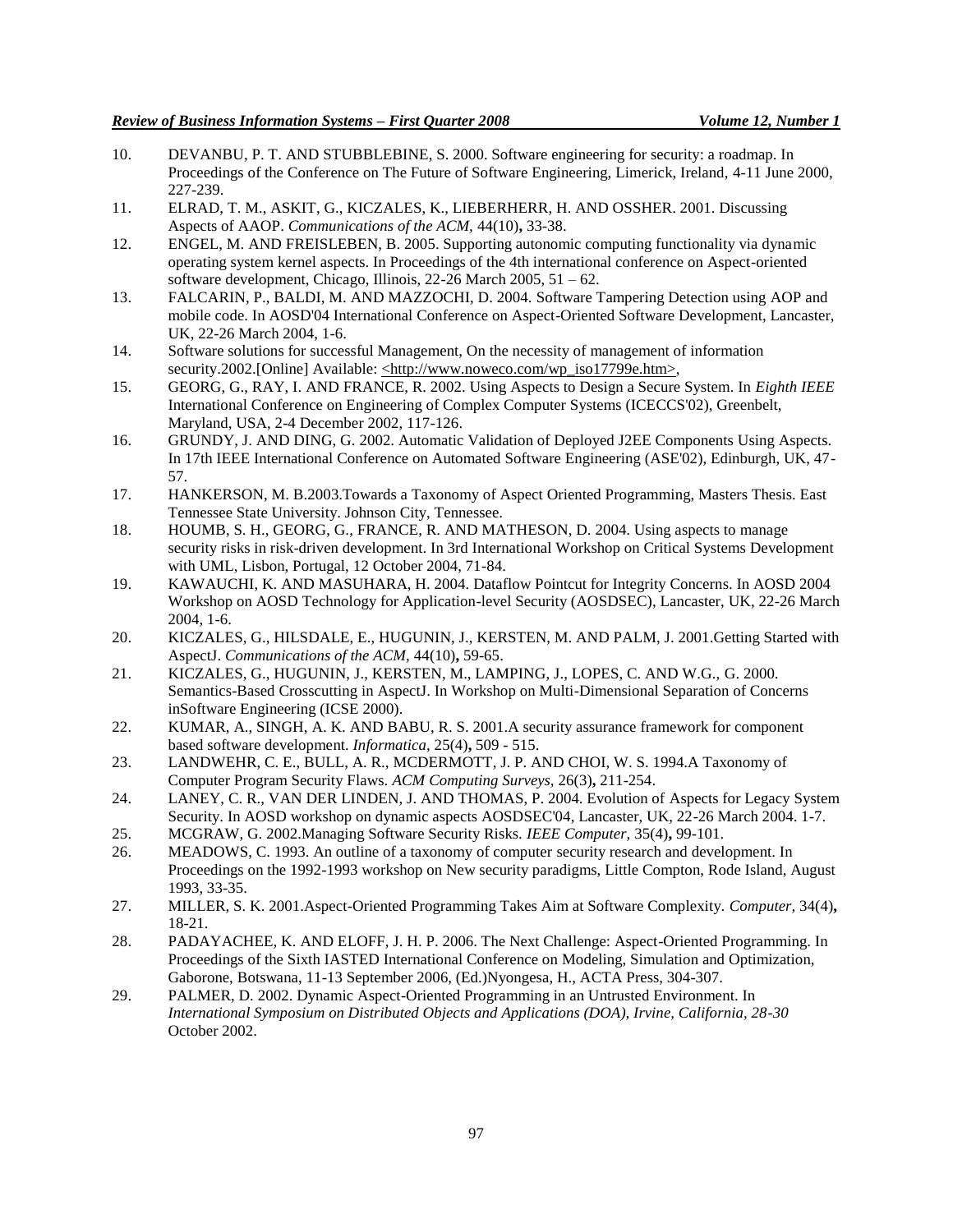- 30. PAVLICH-MARISCAL, J., MICHEL, L. AND DEMURJIAN, S. 2005. A Formal Enforcement Framework for Role-Based Access Control using Aspect-Oriented Programming. In Proceedings of ACM/IEEE 8th International Conference on Model Driven Engineering Languages and Systems (Models/UML 2005), Montego Bay, Jamaica, 2-7 October 2005, 537-552.
- 31. PFLEEGER, C. P. AND PFLEEGER, S. L. 2003. *Security in Computing.* Prentice Hall, Upper Saddle River, New Jersey,
- 32. RAMACHANDRAN, R., PEARCE, D. J. AND WELCH, I. 2006. AspectJ for Multilevel Security. In The 5th AOSD Workshop on Aspects, Components, and Patterns for Infrastructure Software (ACP4IS), Bonn, Germany, 2006, 21 March 2006.
- 33. SHAH, V. AND HILL, F.2003a.An Aspect-Oriented Security Assurance Solution, Defense Advanced Research Projects Agency, [Online] Available: http://www.stormingmedia.us/50/5039/A503914.html.
- 34. SHAH, V. AND HILL, F. 2003b. An Aspect-Oriented Security Framework. In *DARPA Information Survivability Conference and Exposition*, Washington D.C, 22-24 April 2003, 143.
- 35. SLOWIKOWSKI, P. AND ZIELINSKI, K.2003. Comparison Study of Aspect-oriented and Container Managed Security. AGH University of Science and Technology.
- 36. VANHAUTE, B. AND DE WIN, B. 2001. AOP, Security and Genericity. In 1st Belgian AOSD Workshop, Vrije Universiteit Brussel, Brussels, Belgium, 8 November 2001.
- 37. VIEGA, J. AND EVANS, D. 2000. Separation of concerns for security. In ICSE 2000 Workshop on Multi-Dimensional Separation of Concerns in Software Engineering, Limerick, Ireland, June 2000, (Eds.).Tarr, P., Harrison, W., Ossher, H., Finkelstein, A., Nuseibeh, B. AND Perry, D., 126-129.
- 38. WALKER, R. J., BANIASSAD, E. L. A. AND MURPHY, G. C. 1999. An initial assessment of aspectoriented programming. In Proceedings of the 21st international conference on Software engineering, Los Angeles, California, May 1999, 120-130.

## **Appendix A**

| Category<br><b>Number</b> | Category                         | <b>Articles</b>                                                                                                                                                                                                                                                                                                                                                                                                                                                                                                                                                                                                                                                                                 |
|---------------------------|----------------------------------|-------------------------------------------------------------------------------------------------------------------------------------------------------------------------------------------------------------------------------------------------------------------------------------------------------------------------------------------------------------------------------------------------------------------------------------------------------------------------------------------------------------------------------------------------------------------------------------------------------------------------------------------------------------------------------------------------|
|                           | Access Controls                  | (Chen, 2005), (De Win et al., 2001), (Hasle, 2004), (Koch and Pauls, 2005),<br>(Laney et al., 2004), (Li et al., 2005), (Nagvi and Riguidel, 2005), (Pavlich-<br>Mariscal et al., 2005a), (Pavlich-Mariscal et al., 2005c), ( <b>Ren et al., 2005</b> ),<br>(Rits et al., 2005), (Slowikowski and Zielinski, 2003), (Song et al.,<br>2005), (Verhanneman et al., 2005), (Xu and Goel, 2005)                                                                                                                                                                                                                                                                                                     |
| $\overline{2}$            | Authentication                   | (Baligand and Monfort, 2004), (Hasle, 2004), (Kuntze et al., 2005),<br>(Slowikowski and Zielinski, 2003)                                                                                                                                                                                                                                                                                                                                                                                                                                                                                                                                                                                        |
| 3                         | Cryptographic Controls           | (Boström, 2004)                                                                                                                                                                                                                                                                                                                                                                                                                                                                                                                                                                                                                                                                                 |
| $\overline{4}$            | <b>Information Flow Controls</b> | (Kawauchi and Masuhara, 2004)                                                                                                                                                                                                                                                                                                                                                                                                                                                                                                                                                                                                                                                                   |
| 5                         | Invasive Software                | (Falcarin et al., 2004), (Palmer, 2002)                                                                                                                                                                                                                                                                                                                                                                                                                                                                                                                                                                                                                                                         |
| 6                         | Security Kernels                 | (Engel and Freisleben, 2005)                                                                                                                                                                                                                                                                                                                                                                                                                                                                                                                                                                                                                                                                    |
| 7                         | Verification                     | (Eichberg et al., 2004), (Grundy and Ding, 2002), (Kumar et al., 2001), (Xu<br>and Nygard, 2005)                                                                                                                                                                                                                                                                                                                                                                                                                                                                                                                                                                                                |
| 8                         | Security Software Engineering    | (Bodkin, 2004), (Charfi and Mezini, 2005), (Choi, 2000), (De Win, 2004),<br>(De Win et al., 2002a), (De Win et al., 2003), (De Win et al., 2002b), (De<br>Win et al., 2002c), (Fiege et al., 2004), (Fox and Jurjens, 2005), (Gao et al.,<br>2004), (Georg et al., 2002), (Hayley et al., 2004), (Houmb et al., 2004),<br>(Huang et al., 2004), ( <b>Kuntze et al., 2005</b> ), (Laney et al., 2003), (Pavlich-<br>Mariscal et al., 2005b), ( <b>Ren et al., 2005</b> ), (Rits, 2003), (Robinson et al.,<br>2004), (Shah and Hill, 2003a), (Shah and Hill, 2003b), (Shreyas, 2003),<br>(Vanhaute and De Win, 2001), (Viega et al., 2001), (Viega and Evans,<br>2000), (Welch and Stroud, 2003), |

## **Table 1: List of categories and their corresponding articles**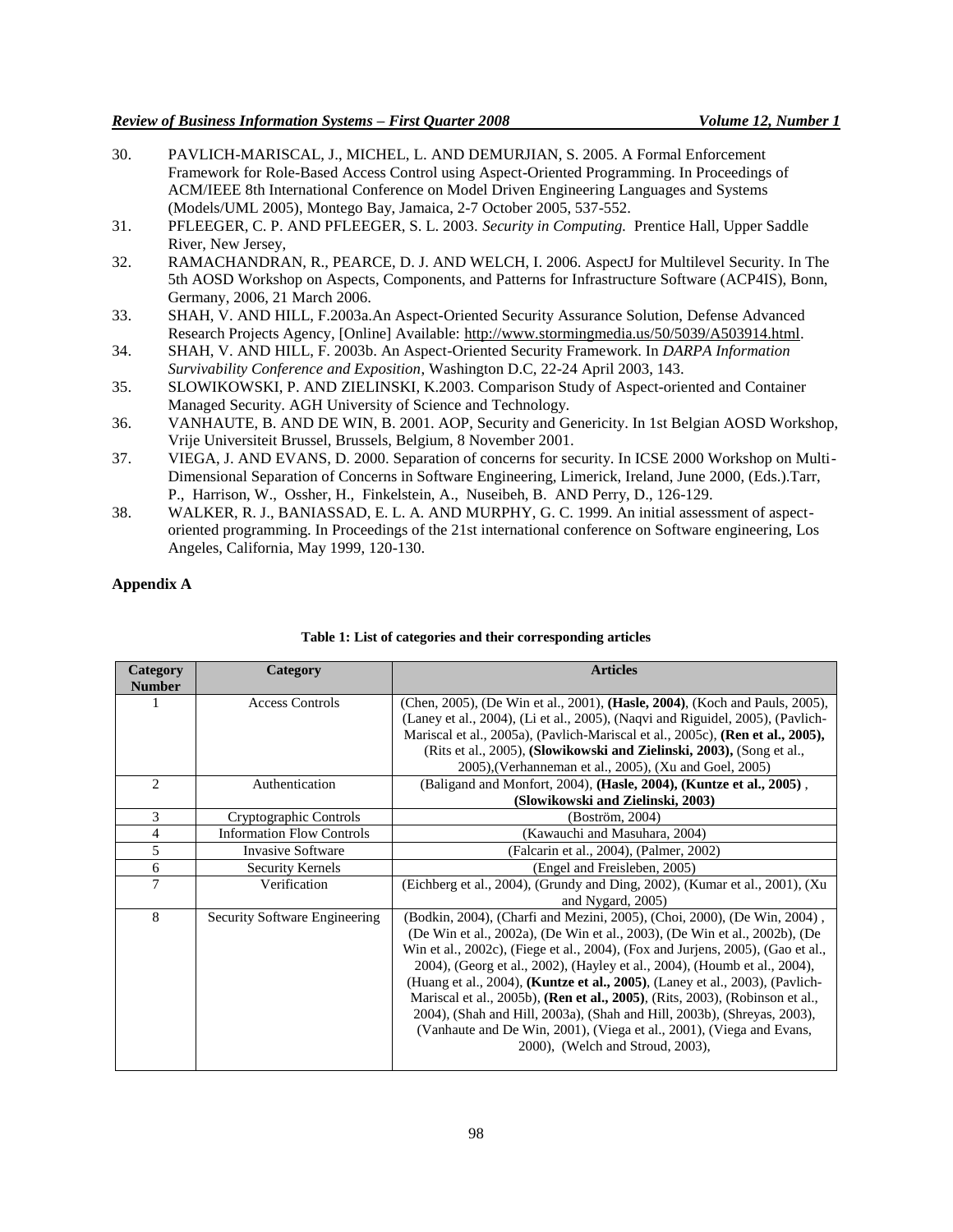- 1. ALEXANDER, R. T. AND BIEMAN, J. M. 2002. Challenges with Aspect-oriented Technology. In *ICSE*  Workshop on Software Quality, Orlando, Florida, 25 May 2002.
- 2. BALIGAND, F. AND MONFORT, V. 2004. A concrete solution for web services adaptability using policies and aspects. In Proceedings of the 2nd international conference on Service oriented computing, New York, 15-19 November 2004, 134 – 142.
- 3. BODKIN, R. 2004. Enterprise Security Aspects. In AOSD'04 International Conference on Aspect-Oriented Software Development, Lancaster, UK, 22-26 March 2004, 1-12.
- 4. BOSTRÖM, G. 2004. A case study on estimating the software engineering properties of implementing Database Encryption as an aspect. In Proceedings of the 3rd international conference on Aspect-oriented software development, Lancaster, UK, March 2004, 1-6.
- 5. CHARFI, A. AND MEZINI, M. 2005. Using Aspects for Security Engineering of Web Service Compositions. In Proceedings of the 2005 IEEE International Conference on Web Services, Orlando, Florida, 12-15 July 2005, 59-66.
- 6. CHEN, K. 2005. Using Dynamic Aspects for Delegating Fine-Grained Access Rights. In 12th Asia-Pacific Software Engineering Conference (APSEC'05), Taiwan, 17 December 2005, 783-789.
- 7. CHEN, L.2004.Aspect-Oriented Programming in Software Engineering. Wake Forest University, Department of Computer Science.
- 8. CHOI, J. P. 2000. Aspect-Oriented Programming with Enterprise JavaBeans. In Fourth International Enterprise Distributed Object Computing Conference (EDOC'00), Makuhari, Japan, 25-28 September 2000, 252-261.
- 9. DE WIN, B.2004.Engineering Application-level Security through Aspect-Oriented Software Development, PHD Thesis. The Netherlands, Katholieke Universiteit.
- 10. DE WIN, B., JOOSEN, W. AND PIESSENS, F. 2002a Developing Secure Applications through Aspect-Oriented Programming. In *Aspect-Oriented Software Development*, Aksit, M., Clarke, S., Elrad, T. AND Filman, R. E. (Eds.), Addison-Wesley.
- 11. DE WIN, B., JOOSEN, W. AND PIESSENS, F. 2003. AOSD Security: A Practical Assessment. In Workshop on Software engineering Properties of Languages for Aspect Technologies (SPLAT03), Boston, Massachusetts, 17-21 March 2003, 1-9.
- 12. DE WIN, B., PIESSENS, F. AND JOOSEN, W. 2002b. On the importance of the separation-of-concerns principle in secure software engineering. In Workshop on the Application of Engineering Principles to System Security Design, Boston, Massachusetts, 6-8 November 2002, 1-10.
- 13. DE WIN, B., VANHAUTE, B. AND DE DECKER, B. 2002c.How aspect-oriented programming can help to build secure software. *Informatica,* 26(2)**,** 141-149.
- 14. DE WIN, B., VANHAUTE, B. AND DECKER, B. 2001. Security Through Aspect-Oriented Programming. In Advances in Network and Distributed Systems Security, IFIP TC11 WG11.4 First Working Conference on Network Security, Leuven, Belgium, November 2001, (Eds.).Decker, B. D., Piessens, F., Smits, J. AND Herreweghen, E. V., Kluwer Academic Publishers, Boston, 125-138.
- 15. DENNING, D. E. AND DENNING, P. J. 1977.Certification of Programs for Secure Information Flow. *Communications of the ACM,* 20(7)**,** 504 -513.
- 16. DEVANBU, P. T. AND STUBBLEBINE, S. 2000. Software engineering for security: a roadmap. In Proceedings of the Conference on The Future of Software Engineering, Limerick, Ireland, 4-11 June 2000, 227-239.
- 17. EICHBERG, M., MEZINI, M., SCHAFER, T., BERINGER, C. AND HAMEL, K. M. 2004. Enforcing System-Wide Properties. In Australian Software Engineering Conference (ASWEC'04), Melbourne, Australia, 13-16 April 2004, 158-167.
- 18. ELRAD, T. M., ASKIT, G., KICZALES, K., LIEBERHERR, H. AND OSSHER. 2001. Discussing Aspects of AAOP. *Communications of the ACM,* 44(10)**,** 33-38.
- 19. ENGEL, M. AND FREISLEBEN, B. 2005. Supporting autonomic computing functionality via dynamic operating system kernel aspects. In Proceedings of the 4th international conference on Aspect-oriented software development, Chicago, Illinois,  $22-26$  March  $2005$ ,  $51-62$ .
- 20. FALCARIN, P., BALDI, M. AND MAZZOCHI, D. 2004. Software Tampering Detection using AOP and mobile code. In AOSD'04 International Conference on Aspect-Oriented Software Development, Lancaster, UK, 22-26 March 2004, 1-6.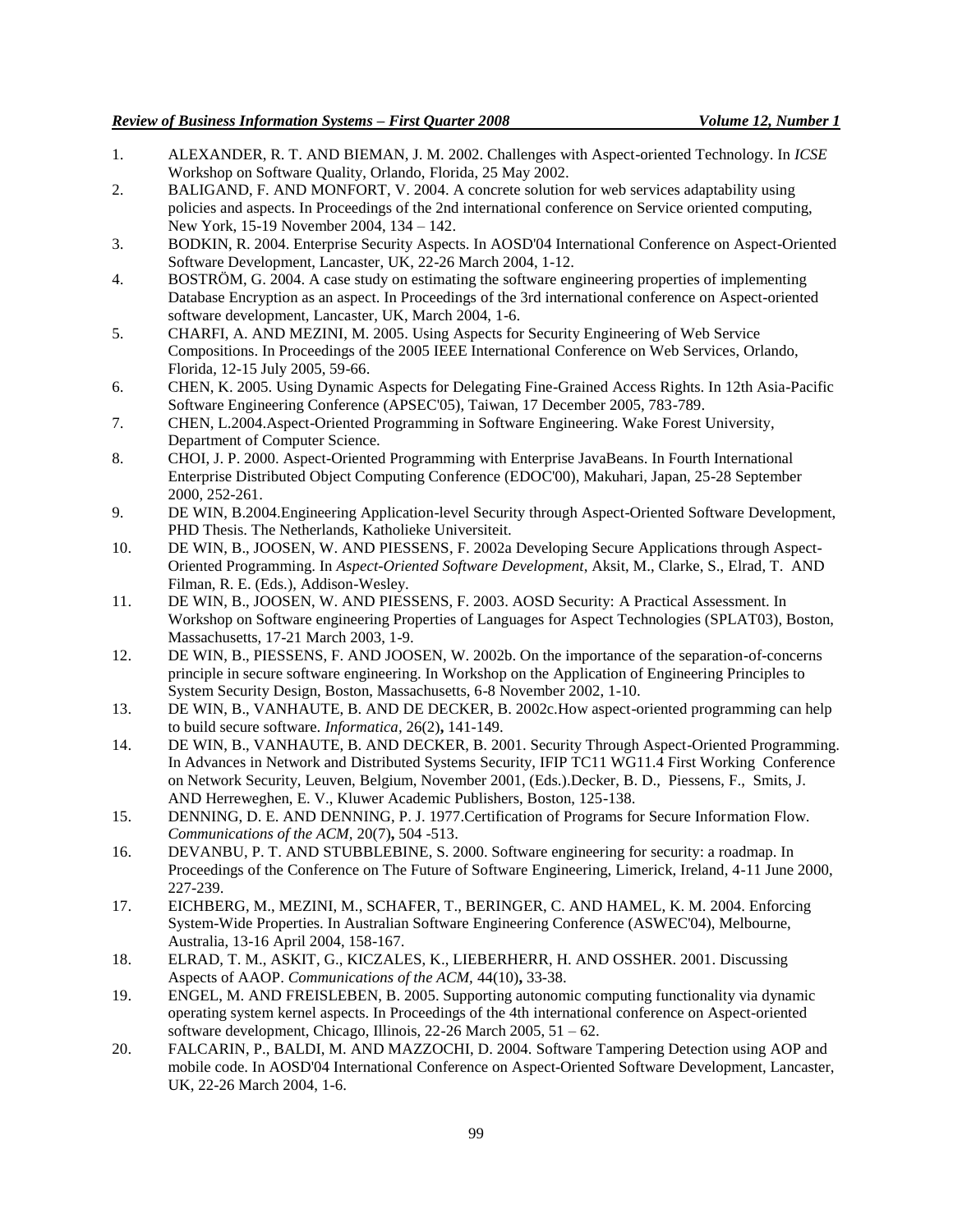- 21. Software solutions for successful Management, On the necessity of management of information security.2002.[Online] Available: <http://www.noweco.com/wp\_iso17799e.htm>,
- 22. FIEGE, L., ZEIDLER, A., BUCHMANN, A., DARMSTADT, T. U., KILIAN-KEHR, R. AND M¨UHL, G. 2004. Security Aspects in Publish/Subscribe Systems. In Third International Workshop on Distributed Event-Based Systems (DEBS 2004), Edinburgh, Scotland, UK, 24-25 May 2004, 1-7.
- 23. FOX, J. AND JURJENS, J. 2005. Introducing Security Aspects with Model Transformations. In *12th IEEE*  International Conference and Workshops on the Engineering of Computer-Based Systems (ECBS'05), Greenbelt, Maryland, 4-7 April 2005, 543-549.
- 24. GAO, S., DENG, Y., HE, X., BEZNOSOV, K. AND COOPER, K. 2004. Applying Aspect-Orientation in Designing Security Systems: A Case Study. In The Sixteenth International Conference on Software Engineering and Knowledge Engineering, Alberta, Canada, 20-24 June 2004, 360-365.
- 25. GEORG, G., RAY, I. AND FRANCE, R. 2002. Using Aspects to Design a Secure System. In Eighth IEEE International Conference on Engineering of Complex Computer Systems (ICECCS'02), Greenbelt, Maryland, USA, 2-4 December 2002, 117-126.
- 26. GRUNDY, J. AND DING, G. 2002. Automatic Validation of Deployed J2EE Components Using Aspects. In 17th IEEE International Conference on Automated Software Engineering (ASE'02), Edinburgh, UK, 47- 57.
- 27. HANKERSON, M. B.2003.Towards a Taxonomy of Aspect Oriented Programming, Masters Thesis. East Tennessee State University. Johnson City, Tennessee.
- 28. HASLE, H.2004.Aspect-Oriented Programming and A comparison between implementing JAAS with AOP and OOP, Masters Thesis. Norway, Gjøvik University College.
- 29. HAYLEY, C. B., LANEY, R. C. AND NUSEIBEH, B. 2004. Deriving Security Requirements from Crosscutting Threat Descriptions. In Proceedings of the 3rd international conference on Aspect-oriented software development, Lancaster, UK, 22-26 March 2004, 112-121.
- 30. HOUMB, S. H., GEORG, G., FRANCE, R. AND MATHESON, D. 2004. Using aspects to manage security risks in risk-driven development. In 3rd International Workshop on Critical Systems Development with UML, Lisbon, Portugal, 12 October 2004, 71-84.
- 31. HOUMB, S. H., GEORG, G., FRANCE, R. AND MATHESON, D. 2004. Using aspects to manage security risks in risk-driven development. In 3rd International Workshop on Critical Systems Development with UML, Lisbon, Portugal, 71-84.
- 32. HUANG, M., WANT, C. AND ZHANG, L. 2004. Toward a Reusable and Generic Security Aspect Library. In AOSD'04 International Conference on Aspect-Oriented Software Development, Lancaster, UK, 22-26 March 2004, 1-6.
- 33. KAWAUCHI, K. AND MASUHARA, H. 2004. Dataflow Pointcut for Integrity Concerns. In AOSD 2004 Workshop on AOSD Technology for Application-level Security (AOSDSEC), Lancaster, UK, 22-26 March 2004, 1-6.
- 34. KICZALES, G., HILSDALE, E., HUGUNIN, J., KERSTEN, M. AND PALM, J. 2001.Getting Started with AspectJ. *Communications of the ACM,* 44(10)**,** 59-65.
- 35. KICZALES, G., HUGUNIN, J., KERSTEN, M., LAMPING, J., LOPES, C. AND W.G., G. 2000. Semantics-Based Crosscutting in AspectJ. In Workshop on Multi-Dimensional Separation of Concerns inSoftware Engineering (ICSE 2000).
- 36. KOCH, M. AND PAULS, K. 2005. Model-driven development of access control aspects. In *SICHERHEIT 2005*, Regensburg, Germany, 5-8 April 2005, 273-284.
- 37. KUMAR, A., SINGH, A. K. AND BABU, R. S. 2001.A security assurance framework for component based software development. *Informatica,* 25(4)**,** 509 - 515.
- 38. KUNTZE, N., RAUCH, T. AND SCHMIDT, A. U. 2005. Security for distributed web applications via aspect oriented security. In Conference Information Security South Africa, Sandton, South Africa, 29 June - 1 July 2005, 1-12.
- 39. LANDWEHR, C. E., BULL, A. R., MCDERMOTT, J. P. AND CHOI, W. S. 1994.A Taxonomy of Computer Program Security Flaws. *ACM Computing Surveys,* 26(3)**,** 211-254.
- 40. LANEY, C. R., VAN DER LINDEN, J. AND THOMAS, P. 2004. Evolution of Aspects for Legacy System Security. In AOSD workshop on dynamic aspects AOSDSEC'04, Lancaster, UK, 22-26 March 2004., 1-7.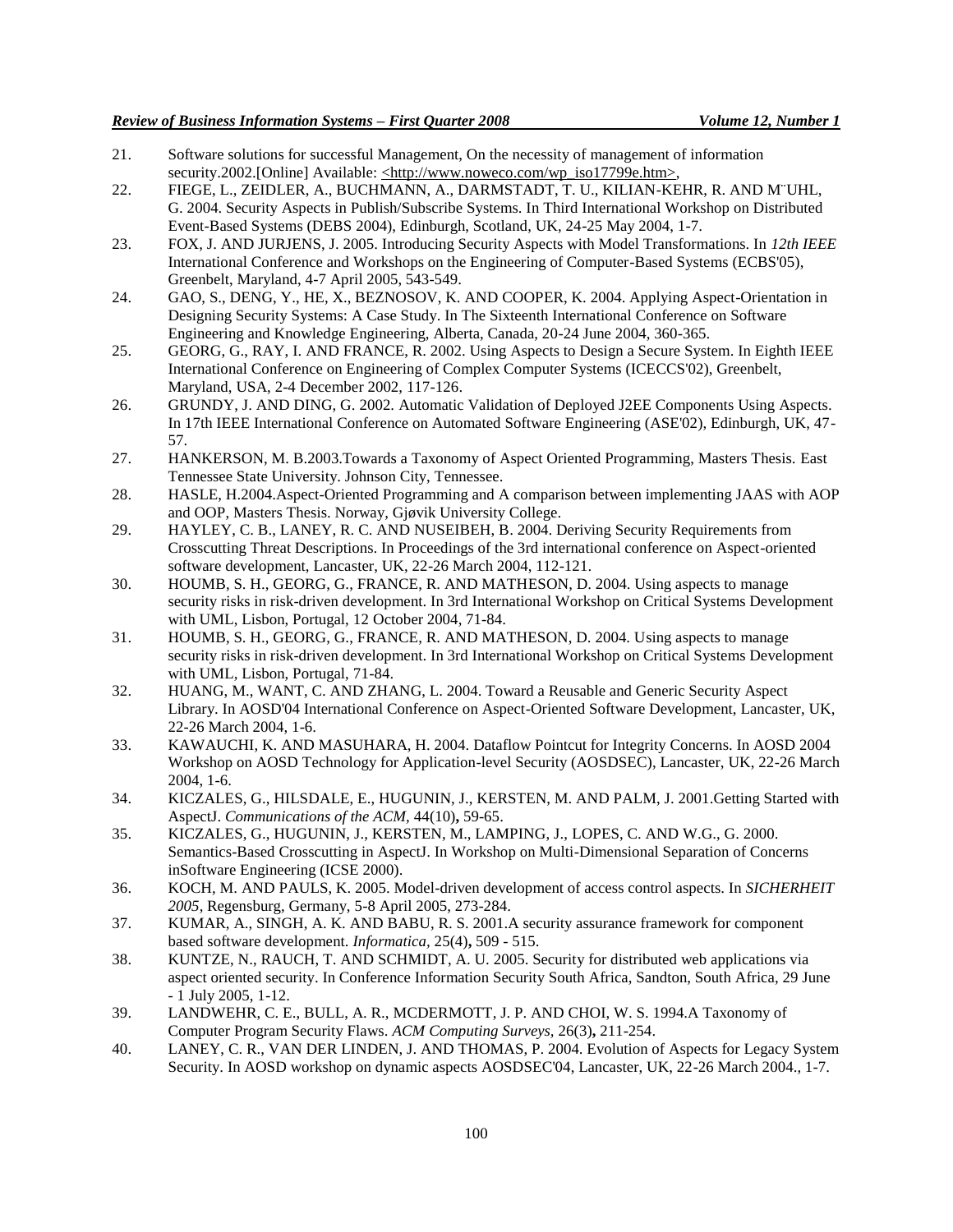- 41. LANEY, R. C., VAN DER LINDEN, J. AND THOMAS, P.2003.Evolving Legacy System Security Concerns Using Aspects. *Technical Report TR 2003/13.* Dept. Of Computing, The Open University, UK.
- 42. LI, X., NAEEM, N. A. AND KEMME, B. 2005. Fine-Granularity Access Control in 3-Tier Laboratory Information Systems. In Application Symposium (IDEAS'05) 9th International Database Engineering, 391- 397.
- 43. MCGRAW, G. 2002.Managing Software Security Risks. *IEEE Computer,* 35(4)**,** 99-101.
- 44. MEADOWS, C. 1993. An outline of a taxonomy of computer security research and development. In *Proceedings on the 1992-1993 workshop on New security paradigms, Little Compton, Rode Island, August 1993, 33-35.*
- 45. MILLER, S. K. 2001.Aspect-Oriented Programming Takes Aim at Software Complexity. *Computer,* 34(4)**,** 18-21.
- 46. NAQVI, S. AND RIGUIDEL, M. 2005. Addressing Secure Access Challenges for Nomadic Grid: A Hospital Case Study'. In Grid Asia Conference 2005, Biopolis, Singapore, May 2-6, 2005.
- 47. PADAYACHEE, K. AND ELOFF, J. H. P. 2006. The Next Challenge: Aspect-Oriented Programming. In Proceedings of the Sixth IASTED International Conference on Modeling, Simulation and Optimization, Gaborone, Botswana, 11-13 September 2006, (Ed.)Nyongesa, H., ACTA Press, 304-307.
- 48. PALMER, D. 2002. Dynamic Aspect-Oriented Programming in an Untrusted Environment. In International Symposium on Distributed Objects and Applications (DOA), Irvine, California, 28-30 October 2002.
- 49. PAVLICH-MARISCAL, J., MICHEL, L. AND DEMURJIAN, S. 2005a. A Formal Enforcement Framework for Role-Based Access Control using Aspect-Oriented Programming. In Proceedings of ACM/IEEE 8th International Conference on Model Driven Engineering Languages and Systems (Models/UML 2005), Montego Bay, Jamaica, 2-7 October 2005, 537-552.
- 50. PAVLICH-MARISCAL, J. A., DEMURJIAN, S. A. AND MICHEL, L. D. 2005b. A Framework for Composable Security Definition, Assurance, and Enforcement. In ACM/IEEE 8th International Conference on Model Driven Engineering Languages and Systems, Montego Bay, Jamaica, 2-7 October 2005.
- 51. PAVLICH-MARISCAL, J. A., DOAN, T., MICHEL, L., S.A., D. AND T.C., T. 2005c.Role Slices: A Notation for RBAC Permission Assignment and Enforcement.
- 52. PFLEEGER, C. P. AND PFLEEGER, S. L. 2003. *Security in Computing.* Prentice Hall, Upper Saddle River, New Jersey,
- 53. RAMACHANDRAN, R., PEARCE, D. J. AND WELCH, I. 2006. AspectJ for Multilevel Security. In The 5th AOSD Workshop on Aspects, Components, and Patterns for Infrastructure Software (ACP4IS), Bonn, Germany, 2006, 21 March 2006.
- 54. REN, J., TAYLOR, R., DOURISH, P. AND REDMILES, D. 2005. Towards An Architectural Treatment of Software Security: A Connector-Centric Approach. SIGSOFT Softw. Eng. Notes, 30(4)**,** 1-7.
- 55. RITS, M. 2003. Component adaptability and security. In *DEA Réseau et Systèmes Distribués*, Université de Nice - Sophia Antipolis, 29 June 2003.
- 56. RITS, M., DE BOE, B. AND SCHAAD, A. 2005. XacT: A Bridge between Resource Management and Access Control in Multi-layered Applications. In Proceedings of the 2005 workshop on Software engineering for secure systems—building trustworthy applications, St. Louis, Missouri, May 2005, 1-7.
- 57. ROBINSON, P., RITS, M. AND KILIAN-KEHR, R. 2004. An Aspect of Application Security Management. In AOSD'04 International Conference on Aspect-Oriented Software Development, Lancaster, UK, 22-26 March 2004.
- 58. SHAH, V. AND HILL, F.2003a.An Aspect-Oriented Security Assurance Solution, Defence Advanced Research Projects Agency, [Online] Available: http://www.stormingmedia.us/50/5039/A503914.html.
- 59. SHAH, V. AND HILL, F. 2003b. An Aspect-Oriented Security Framework. In DARPA Information Survivability Conference and Exposition, Washington D.C, 22-24 April 2003, 143.
- 60. SHREYAS, D.2003.Software Engineering for Security: Towards Architecting Secure Software. Irvine, Information and Computer Science Department, University of California.
- 61. SLOWIKOWSKI, P. AND ZIELINSKI, K.2003. Comparison Study of Aspect-oriented and Container Managed Security. AGH University of Science and Technology.
- 62. SONG, E., REDDY, R., FRANCE, R., RAY, I., GEORG, G. AND ALEXANDER, R. 2005. Verifiable composition of access control and application features. In Proceedings of the tenth ACM symposium on Access control models and technologies, Stockholm, Sweden, 1-3 June 2005, 120 – 129.